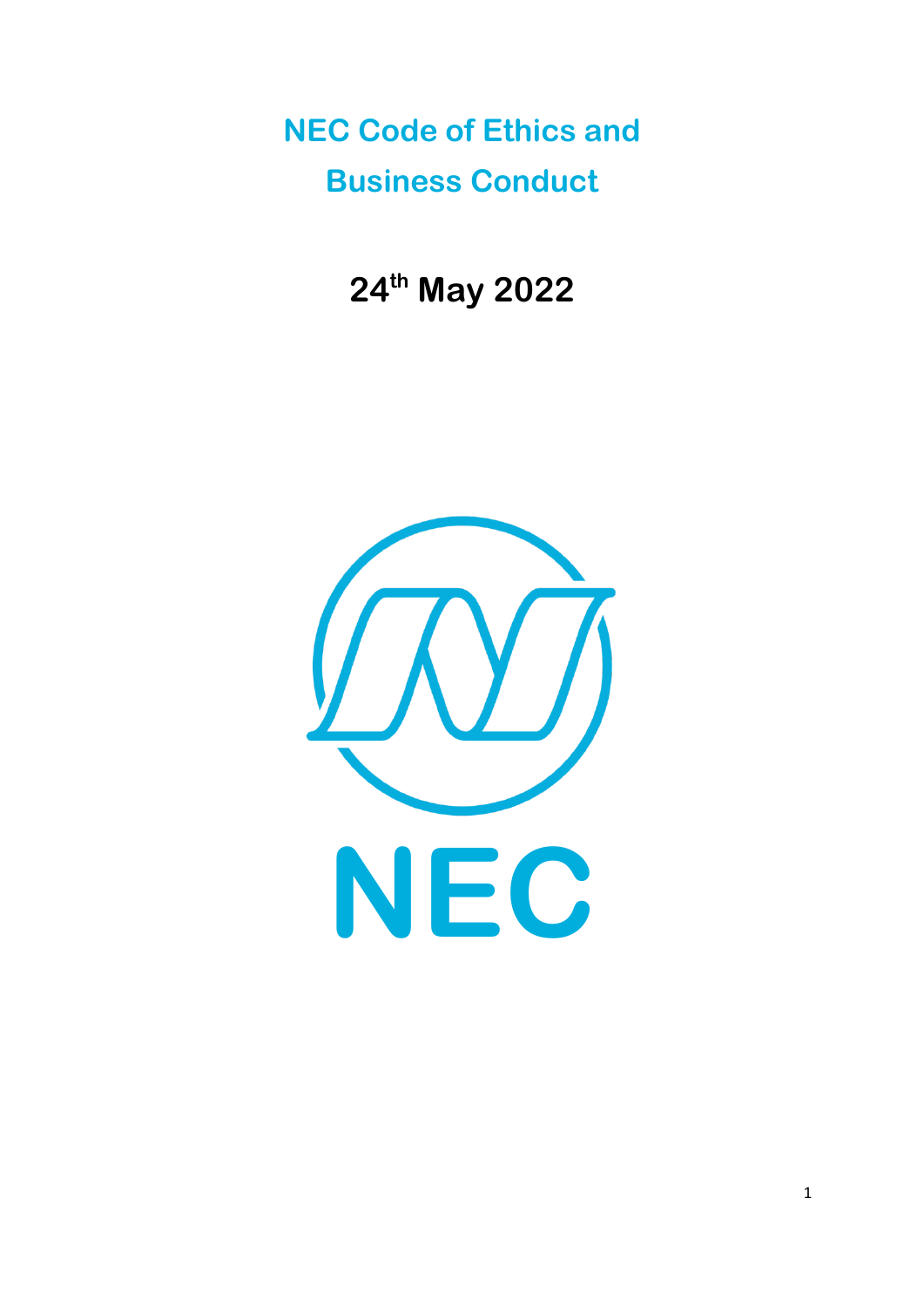# **Nuclear Energy Components Ltd (NEC)**

# **Code of Ethics and Business Conduct**



Our commitment to ethical behaviour and the solid ethical foundations are one of the most essential components of NEC operation. We are committed to doing business the right way, based on a culture of ethics and compliance.

In the long term, we can successfully face the challenges of competitive market environment by accepting the imperatives of moral responsibility, both as individuals

and as a company. In performing the job duties, the employees should always act lawfully, ethically and in the best interests of NEC.

Thank you for upholding our values and helping us doing things right. It does not only mean that we provide well made, competitively priced and exceptional quality products and services, but it also means that ethics and integrity is always born in mind. We source material only from suppliers who have impeccable human rights and compliance records, and we ensure that our supply chain is of high integrity and we monitor our entire operation for compliance with our Code.

#### **David Greenan**

 **Director**

#### **1. Introduction**



This CODE OF ETHICS AND BUSINESS CONDUCT of NEC serves as our ethical commitment and as a guide to proper business conduct for all our stakeholders. We, at NEC are committed to doing business legally, ethically and in a transparent manner.

This document applies to all staff who work for NEC (including officers, directors, managers, team leaders, employees, temporary, agency, interim, sub-contractor or consultant staff), and also include other organisations who do business with us.

NEC expects its staff to be impartial and honest in all affairs relating to their job. All staff bear a responsibility in general, to be of good faith and do nothing to destroy the trust necessary for employment.

The success of our business is based on the trust we earn from our employees, customers, shareholders and stakeholders. We gain credibility by adhering to our commitment to fairness and reaching our goals solely through ethical conduct. All staff are expected to adhere to this Code in their professional, as well as personal conduct, treat everyone with respect, honesty and fairness.



NEC is open to any questions at any time and will not allow punishment or retaliation against anyone for reporting a misconduct in good faith.

Managers and leaders have higher responsibility for demonstrating, also through their actions, the importance of this Code. Managers and leaders are responsible

for promptly addressing every raised ethical question or concern. Employees must cooperate in investigations of potential or alleged misconduct.

Non-compliance to this Code is considered as misconduct that could warrant disciplinary action.

We are committed to making efforts to apply our values throughout the entire value chain of our own suppliers, sub-contractors, service providers and business partners.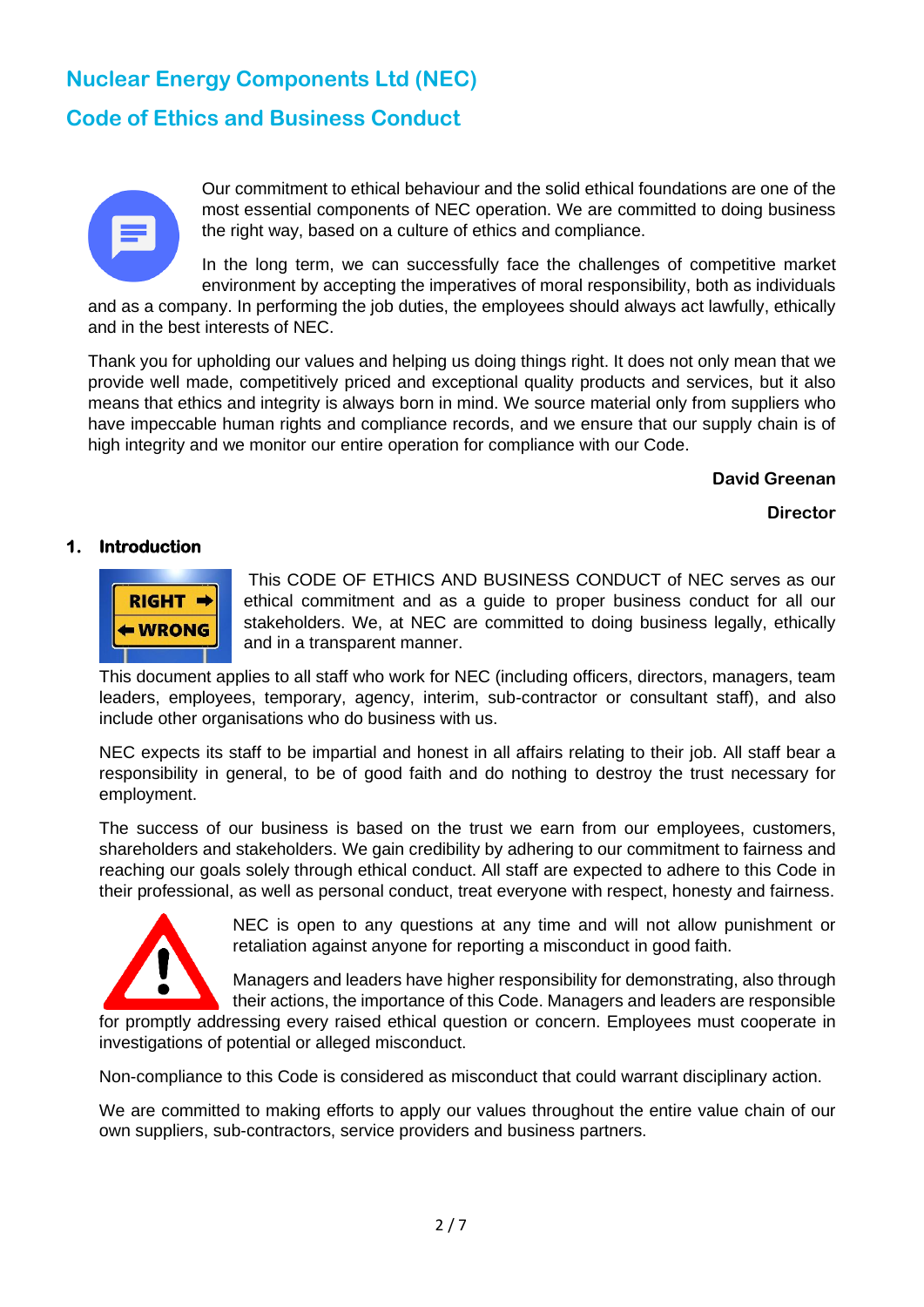# **2. Ethical**



Our core values at NEC are:

Honesty ●Integrity ●Trustworthiness ● Respect for others ● Responsibility ● Accountability ● Reliability ● Obedience to the law● Commitment to health, safety and environment

# **3. Ethical Decision-making**

Several key questions can help to identify situations that may be unethical, inappropriate or illegal. Ask yourself:



Is what I am doing legal? ● Does it reflect our company values and ethics? ● Does it comply with the Code and company rules/policies? ● Does it respect the rights of others? ● How would it look if it made the news headlines? ● Am I being loyal to my family, my company and myself? ● Is this the right thing to do? ● What would I tell my child to do? ● Have I been asked to misrepresent information or deviate from normal procedure?

# **4. Compliance with laws and regulations**



Our commitment to integrity begins with complying with laws, rules and regulations. We understand and comply with the legal requirements and commercial practices of lawful business.

We are committed to adhere to every valid and binding contractual agreement that we conclude, and we do not abuse our rights.

Our staff must follow applicable laws and regulations, including this code, at all times and must ensure compliant operation.

# **5. Sustainability: People + Profit + Planet**



We are committed to meet current requirements without compromising the needs of future generations. To do this, we combine economic, environmental and social factors in our operation and our business decisions.

## **6. Human rights**



We are committed to respecting human dignity and the rights of each individual and community whom we interact with during the course of work. We shall not, in any way, cause or contribute to the violation of human rights. Our staff shall treat everybody with dignity, respect and care and uphold human rights.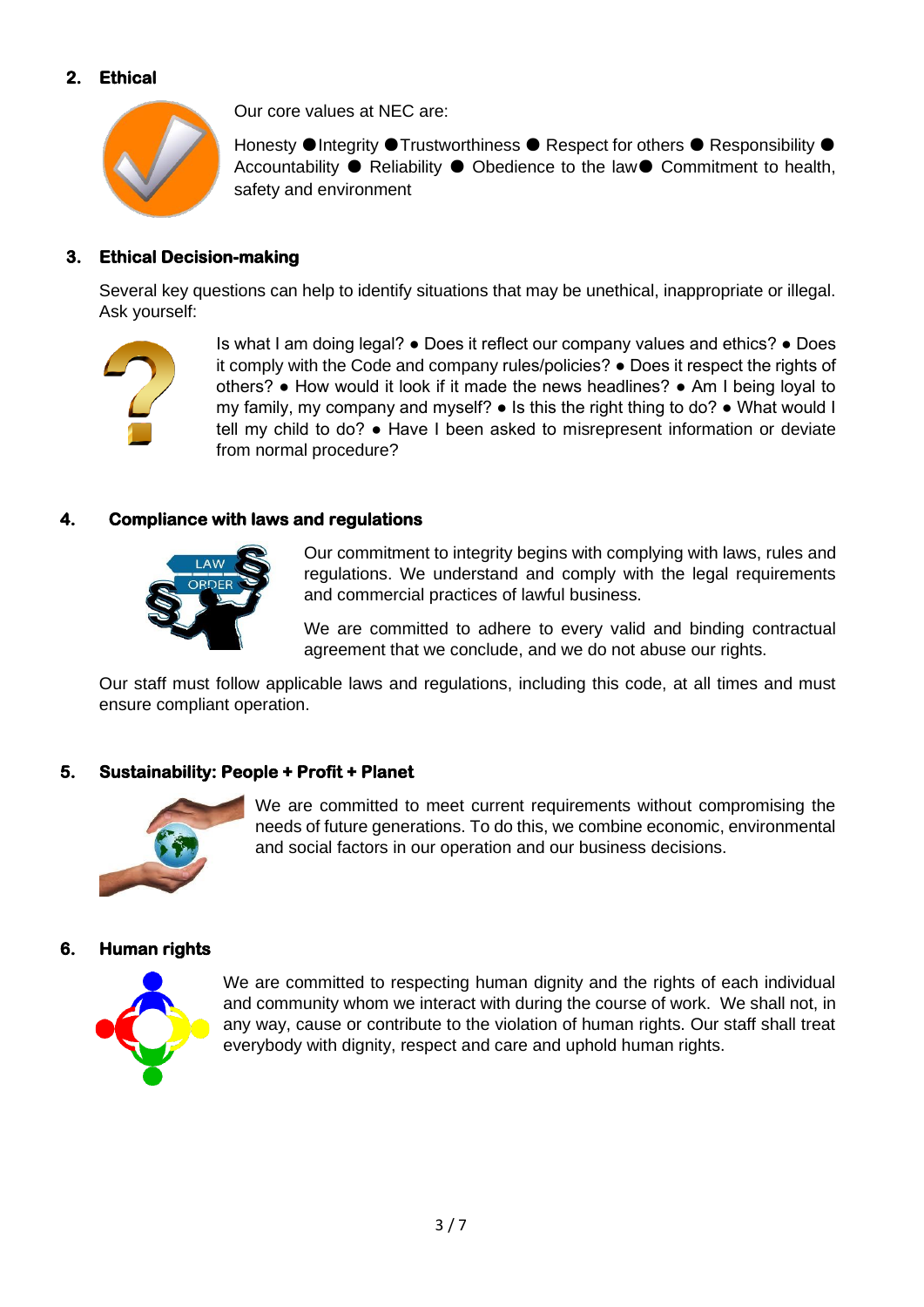## **7. Fair labour practices and working conditions**



We are committed to promote equality in our employment practices and to fair employment and remuneration policy in compliance with applicable laws. We are firmly opposed to employ or contract child or slave labour or any form of forced or compulsory or bonded labour. We condemn all forms of illegal, unfair, unethical labour practice that exploits workforce, destroys social security or serves as tax evasion, including but not limited to undeclared and "grey" work or holding back wages.

Our staff shall act with integrity and treat their colleagues and others through the work with full respect.

#### **8. Discrimination and harassment**



We provide equal opportunity in employment and we do not tolerate any discrimination or harassment or any type from abuse. No direct or indirect discrimination shall take place based on any professionally non-relevant trait or circumstance, like gender, marital status, age, national or social or ethnic origin, colour, religion and political opinion, disability, sexual orientation, employee representation, property, birth or other status. Any

kind of discriminatory behaviour, harassment, bullying or victimization is prohibited.

All staff are expected to follow the highest standards of conduct in all verbal and written communication based on mutual respect, and must refrain from any form of harassment, slander or any behaviour that could be taken as offensive, intimidating, humiliating, malicious or insulting.

#### **9. Health, Safety and Environment**



We provide clean, safe and healthy work conditions and we are dedicated to maintaining a healthy environment. We are committed to minimise the impact on the natural environment of our operations. We make efforts to reduce the use of finite resources, like energy or water, and the harmful emissions, like waste.

All staff must follow and comply with every relevant health, safety and environmental protection laws, regulations and rules all times.

#### **10. Fair competition and business conduct**



Our relationships with business partners are built upon trust and mutual benefits compliant with competition law. We are dedicated to ethical and fair competition, as we sell products and services based on their quality, functionality and competitive pricing. We will make independent pricing and marketing decisions and will not improperly cooperate or coordinate our activities with our competitors. We will not offer or solicit improper payments or gratuities, nor will we engage or assist in unlawful boycotts of particular customers. We commit to

comply with all applicable trade controls, restrictions, sanctions and import-export embargos.

We do not hold back maliciously, unlawfully or unduly payments towards our partners, and we do not allow such practices in our supply chain, we fight the unethical practice of "debt chain".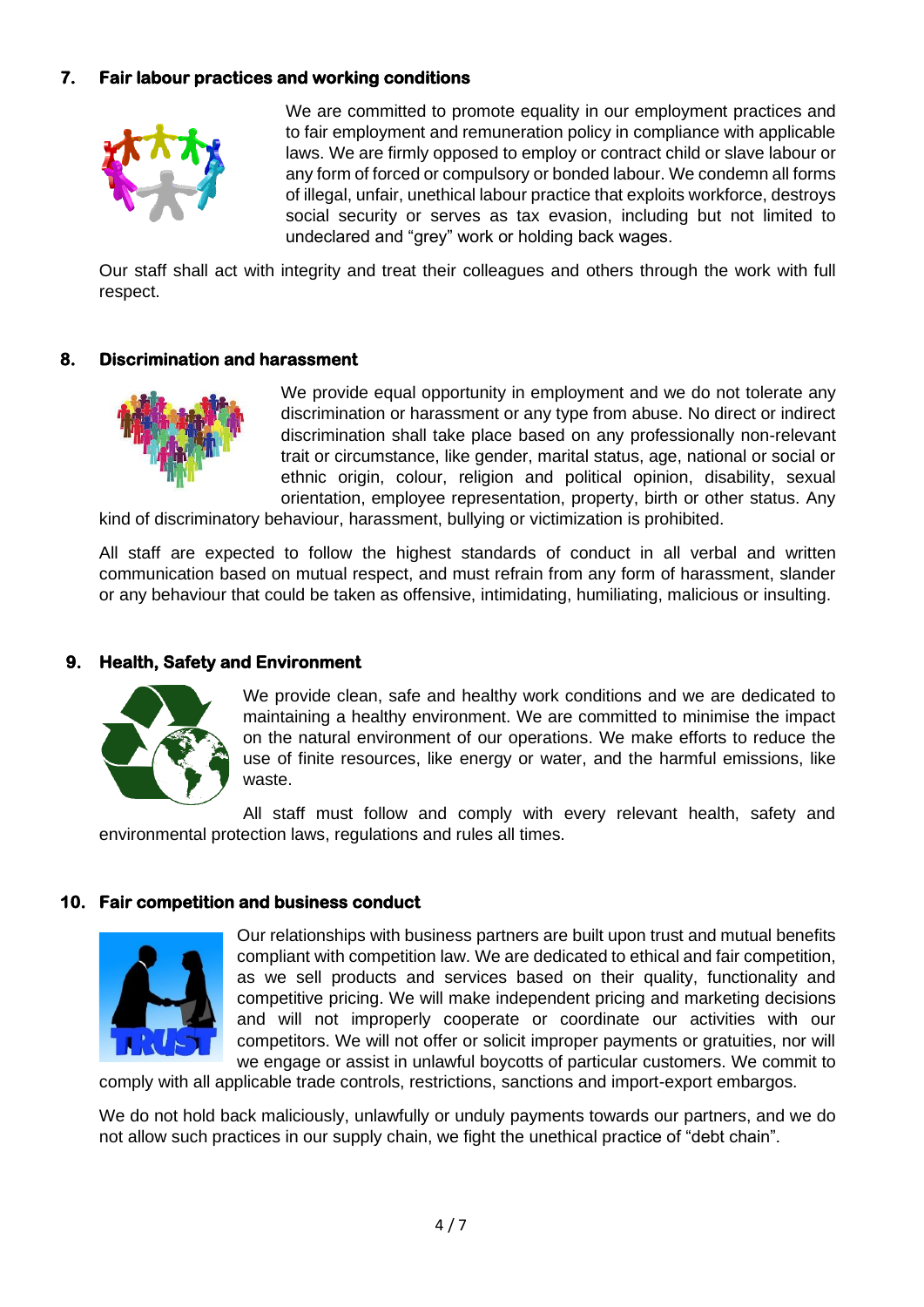# **11. Anti-corruption**



We firmly condemn and do not tolerate any form of corruption. Directly or indirectly offering, promising, giving, asking, soliciting or accepting any unfair advantage or benefit, in order to obtain, retain or facilitate business in any way is forbidden. An unfair advantage or benefit may include cash, any cash equivalent (e.g. voucher), gift, credit, discount, travel, personal advantage, accommodation or services. We do not permit facilitation payments to government officials or private business to secure or speed up routine actions.

Corruption either to obtain or retain business, or to obtain or retain an advantage in the conduct of business is considered gross misconduct. Similarly accepting or allowing another person to accept a bribe is considered gross misconduct. Our staff have to account for all benefits received in the course of doing business and must to not give or receive bribes or otherwise act corruptly.

## **12. Gifts and Hospitality**



We shall avoid any actions that create a perception that favourable treatment was sought, received or given in exchange for personal benefits.

Business courtesies or benefits include gifts, gratuities, meals, refreshments, entertainment or other advantage from persons or companies with whom we do or may do business. We will neither give nor accept such benefits that constitute, or could reasonably be perceived as constituting, unfair business

inducements that would violate law, regulation or polices, or would cause embarrassment. Our staff may never use personal funds or resources to do something that cannot be done with our resources.

We may accept and offer occasional gifts and hospitality that are customary and conform to reasonable ethical practices of the market, provided that they are not inappropriately excessive, not frequent and do not reflect a pattern of frequent acceptance, and do not create the appearance of an attempt to influence business decisions. Only trivial gifts with low value can be accepted. All other gifts must be politely refused or, if received through post, returned to the donor. If return is not possible it shall be offered for charity or community purposes. It is the responsibility of the person offering, providing, receiving or accepting the gift to decide whether the gift is appropriate.

## **13. Security, protection and proper use of company assets**



We are responsible for the security, protection and for the economic use of company resources. Our resources, including time, material, equipment and information are provided for legitimate business use only. Occasional personal use is permissible as long as it is lawful, does not affect job performance or disrupts workplace morale.

All staff are obliged to follow appropriate security measures and they should treat company property, whether material or intangible, with respect and

shouldn't misuse company assets or use it carelessly.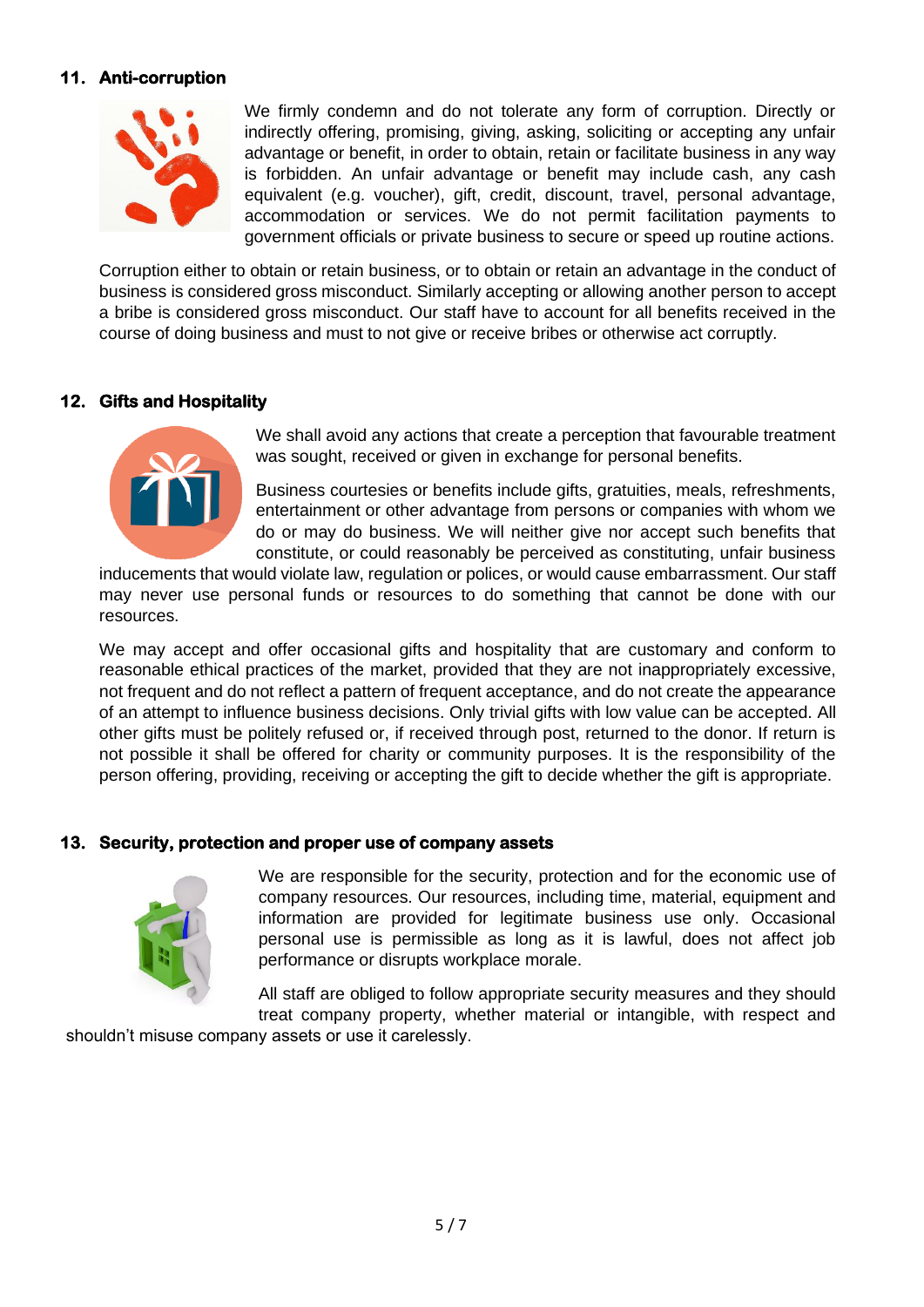## **14. Confidentiality, information security, proprietary information and intellectual property**



We are committed to business information confidentiality, integrity and accessibility, we implement proper technical security measures this and it is our staff's obligation to uphold this. Proprietary information includes all non-public information that might be harmful to the company or its customers, business partners if disclosed to unauthorised parties. All staff must handle any such information as secret. It also covers that, no one is entitled to trade with securities while in possession of non-public information or deliver non-public

information to others that could have impact on the securities. Every rule ensuring information security must be followed all times.

We respect the property rights of others. We will not acquire or seek to acquire trade secrets or other proprietary or confidential information by improper means. We will not engage in unauthorized use, copying, distribution or alteration of software or other protected intellectual property.

#### **15. Bookkeeping, true reporting and financial integrity**



Our books, records, accounts, and financial statements must be maintained in appropriate detail, and must truly and properly reflect our transactions. We condemn all forms of money laundering, so we are committed to do business with partners involved in legitimate business activities with funds derived from legitimate sources.

We commit ourselves to fair taxation and to avoid all tax evasion practices, including such as failing to issue receipt or accounting fake expense invoices.

All staff must follow accounting procedures, ensure that business transactions are recorded and documented appropriately and make certain that all disclosures made in financial reports are full, honest, accurate, timely and understandable. All staff must not improperly influence, manipulate or mislead any audit.

## **16. Anti-Fraud**



Fraud – the act or intent to cheat, steal, deceive or lie – is both unethical and, in most cases, criminal. Fraud in every form, (including e.g. submitting false expense reports; forging or altering financial documents or certifications; misappropriating assets or misusing company property; making any untrue financial or non-financial entry on records or statements) is prohibited.